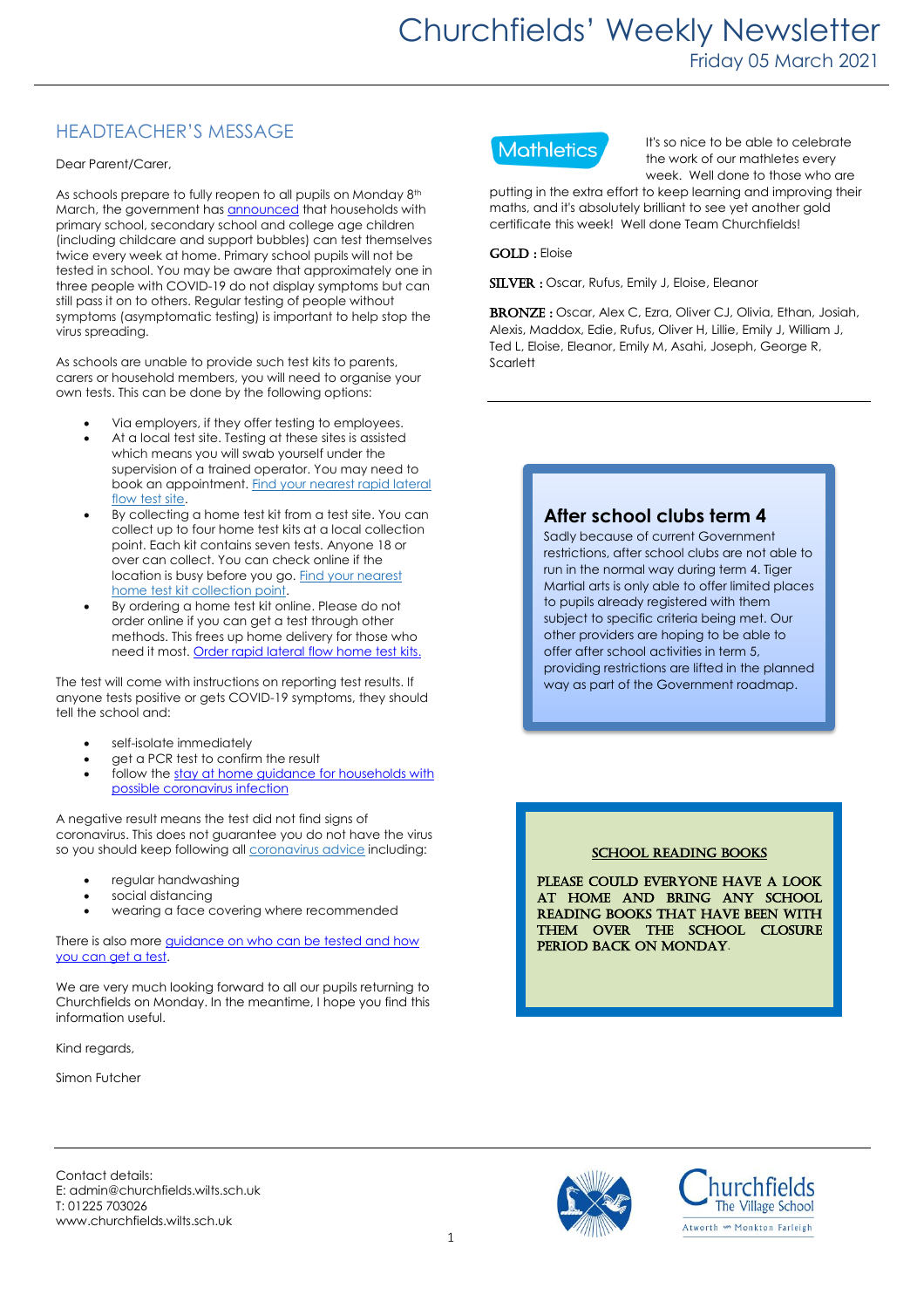### **News from around the School**.

LAST FRIDAY, FALCONS were very lucky to have a visitor on their meet. Duncan, who is Niamh's and Alice's uncle is working on the next moon mission! Falcons created Thank You's for Duncan and gave their favourite facts, the main one being that there are seven septillion stars in the sky. Here are a selection of our thank you cards.





### **NIGHTINGALES**

Celebrating books and authors dominated much of our learning this week culminating in World Book Day on Thursday and our online 'Bedtime Stories' session. It was lovely to see so many of you join in on Thursday evening. I have received some very interesting maps of favourite stories, super 'loo roll characters' and inventive origami bookmarks.

Well done everyone on your amazing efforts in school and at home over the past two months. I am so excited to be welcoming you all back to school on Monday. Your resilience and resourcefulness have been astonishing this term, and your care and consideration for yourselves, your families and friends has shone through.







Contact details: E: admin@churchfields.wilts.sch.uk T: 01225 703026 www.churchfields.wilts.sch.uk



WELL KINGFISHERS, what can I say? I don't think you will ever know just how proud I am of you and your wonderful parents. I have been blown away by all of the learning you have done at home and your absolute enthusiasm when we meet up online.

You have all put a massive smile on my face every time we have met. I cannot thank you all enough for this and all you have done during this time. To say I am privileged and proud of each and every one of you is an understatement. Thank you. Thank you. Thank you.

I cannot wait to see you all on Monday. I shall be excitedly waiting at the top to see all of your beautiful smiles come through the gate! Have a wonderful weekend and enjoy being together with your families.

Lots and lots of love

Mrs G X X X

KESTRELS have thoroughly enjoyed World Book Day and the different book-related challenges. We had bookmarks, dens, poetry and stories! We've also enjoyed designing and building Mars bases, using our knowledge of the planet and its atmosphere to good effect. Then we've been learning estate agent speak in order to sell our designs to the Kestrel Space Academy. We have some very persuasive writers! We've also enjoyed exploring the outdoors with a solar system work and using story sticks to record a journey.